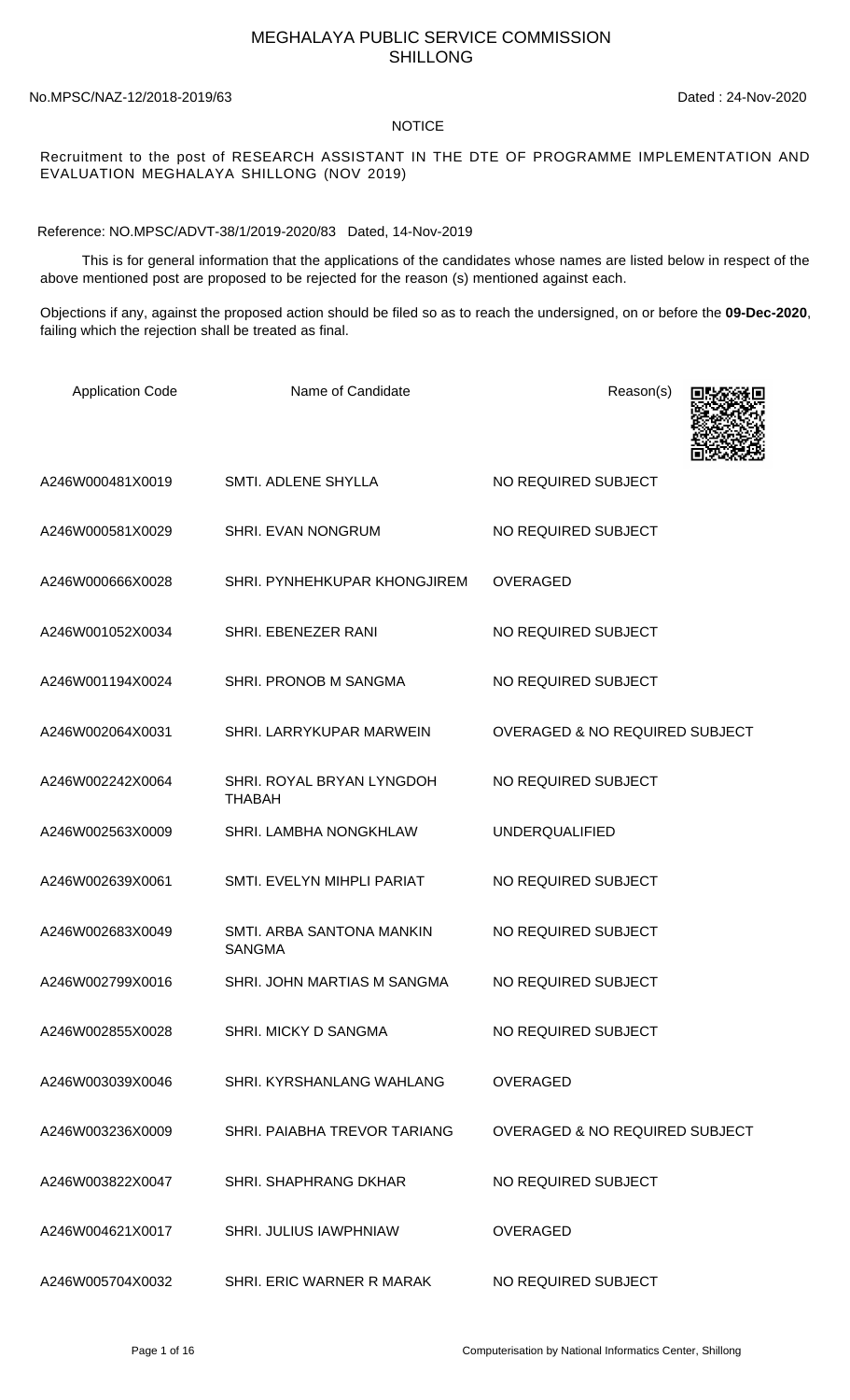| <b>Application Code</b> |  |
|-------------------------|--|
|-------------------------|--|



|                  |                                            | בכתומים הנ                                |
|------------------|--------------------------------------------|-------------------------------------------|
| A246W005820X0021 | SHRI. ANCHAM CH MARAK                      | NO REQUIRED SUBJECT                       |
| A246W006358X0022 | SHRI. SENGDING D SANGMA                    | <b>OVERAGED &amp; NO REQUIRED SUBJECT</b> |
| A246W006479X0014 | SMTI. SHAIPHYLLA WAR                       | NO REQUIRED SUBJECT                       |
| A246W006519X0046 | SMTI. PHIDAHUNLANG CHYNE                   | NO REQUIRED SUBJECT                       |
| A246W006521X0038 | SHRI. FIVESTAR RYNTATHIANG                 | NO REQUIRED SUBJECT                       |
| A246W006674X0063 | SHRI. WILLIBEST LYNGKHOI                   | NO REQUIRED SUBJECT                       |
| A246W007136X0031 | SHRI. AIBANSHNGAIN G LYNGDOH               | NO REQUIRED SUBJECT                       |
| A246W007155X0041 | SHRI. DAVID BRAINARD LYNGKHOI              | NO REQUIRED SUBJECT                       |
| A246W007411X0041 | SHRI. RIJIEDLANG NONGKHLAW                 | NO REQUIRED SUBJECT                       |
| A246W007722X0016 | SHRI. JUNE WESLEY RONGROK<br><b>SANGMA</b> | NO REQUIRED SUBJECT                       |
| A246W007760X0029 | SMTI. CLAIREEN CYNTHIA FANCON              | NO REQUIRED SUBJECT                       |
| A246W008035X0018 | SHRI. GRIMRA A SANGMA                      | NO REQUIRED SUBJECT                       |
| A246W008515X0018 | SHRI. FERNANDEZ N SANGMA                   | NO REQUIRED SUBJECT                       |
| A246W008597X0022 | SHRI. TEDDY DOUGLAS M SANGMA               | NO REQUIRED SUBJECT                       |
| A246W008795X0023 | SMTI. SENGNAME B MARAK                     | NO REQUIRED SUBJECT                       |
| A246W009007X0017 | SHRI, WILGAR D. ARENGH                     | NO REQUIRED SUBJECT                       |
| A246W009410X0054 | SHRI. TEISKHEMBHA KHARBITHAI               | NO REQUIRED SUBJECT                       |
| A246W010367X0030 | SHRI, MARBIANGLANG KHARPRAN                | NO REQUIRED SUBJECT                       |
| A246W011210X0041 | SHRI. S BAITLANGKI RAPSANG                 | NO REQUIRED SUBJECT                       |
| A246W011440X0034 | SHRI, YOOWAN O LYNGDOH                     | NO REQUIRED SUBJECT                       |
| A246W011450X0114 | SMTI, SARASHISHA NONGBET                   | <b>OVERAGED</b>                           |
| A246W011523X0016 | SHRI, NATHANAEL MANGSANG<br><b>SANGMA</b>  | NO REQUIRED SUBJECT                       |
| A246W011850X0040 | SHRI, REYNOLD RYAN LYNGDOH                 | NO REQUIRED SUBJECT                       |
| A246W012149X0026 | SMTI. REBORN BOKLIN SANGLYNE               | <b>OVERAGED &amp; NO REQUIRED SUBJECT</b> |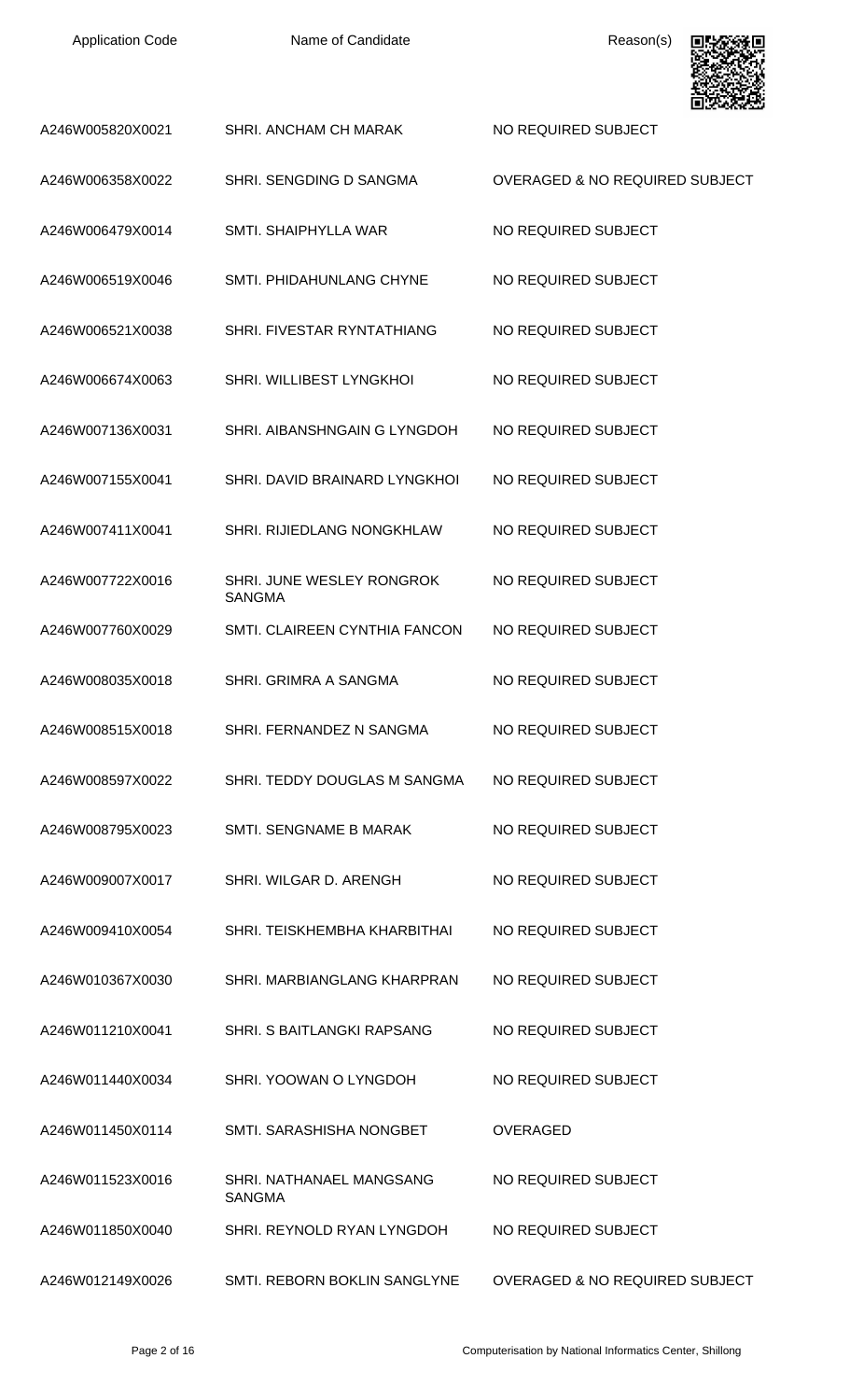| <b>Application Code</b> | Name of Candidate                              | Reason(s)             | оι<br>医院 公司 |
|-------------------------|------------------------------------------------|-----------------------|-------------|
| A246W012755X0021        | SHRI. AERETUS CH MARAK                         | NO REQUIRED SUBJECT   |             |
| A246W012820X0046        | <b>SHRI. AUGUSTINE HADIA</b>                   | NO REQUIRED SUBJECT   |             |
| A246W012827X0020        | <b>SMTI. JUDICA KHARKONGOR</b>                 | <b>UNDERQUALIFIED</b> |             |
| A246W012880X0069        | <b>SHRI. RIMIKI SHALLAM</b>                    | NO REQUIRED SUBJECT   |             |
| A246W013039X0034        | SHRI. JERRY DONDOR SUIAM                       | NO REQUIRED SUBJECT   |             |
| A246W013093X0022        | SMTI. DALANGLIN DOREEN MARY<br><b>NONGDHAR</b> | NO REQUIRED SUBJECT   |             |
| A246W013202X0037        | SHRI. STEFAN WANN LYNGDOH                      | NO REQUIRED SUBJECT   |             |
| A246W013706X0025        | SMTI. REGALIA GARNETH JANE<br><b>LYNGDOH</b>   | NO REQUIRED SUBJECT   |             |
| A246W013916X0017        | <b>SHRI, KYNSAILIN SNAITANG</b>                | NO REQUIRED SUBJECT   |             |
| A246W014530X0017        | <b>SMTI. SUNITA WARJRI</b>                     | NO REQUIRED SUBJECT   |             |
| A246W014834X0027        | <b>SHRI. MARHAME SUMER</b>                     | NO REQUIRED SUBJECT   |             |
| A246W014915X0048        | SHRI. WANCHIRUPLANG CHEN                       | NO REQUIRED SUBJECT   |             |
| A246W014927X0044        | SHRI. GARY VICTOR ROPMAY                       | NO REQUIRED SUBJECT   |             |
| A246W015045X0058        | <b>SHRI. AMAR CH MARAK</b>                     | NO REQUIRED SUBJECT   |             |
| A246W015164X0029        | SHRI. SALJAGRING R SANGMA                      | NO REQUIRED SUBJECT   |             |
| A246W015331X0029        | SMTI. PHIBAKOR PYNGROPE                        | NO REQUIRED SUBJECT   |             |
| A246W015382X0012        | SHRI. ANDREW JASPER L WAR                      | NO REQUIRED SUBJECT   |             |
| A246W015487X0023        | SMTI. IBANRIHUN THANGKHIEW                     | NO REQUIRED SUBJECT   |             |
| A246W015548X0017        | SMTI. MEBARISHA MARWEIN                        | NO REQUIRED SUBJECT   |             |
| A246W015705X0034        | SMTI. DALA AKOR SAJEM                          | NO REQUIRED SUBJECT   |             |
| A246W015967X0011        | <b>SHRI. BAGGIO R MARAK</b>                    | NO REQUIRED SUBJECT   |             |
| A246W015983X0039        | SMTI. ALETHEA DYMPEP                           | NO REQUIRED SUBJECT   |             |
| A246W016341X0007        | SHRI. TENGNANG B MARAK                         | NO REQUIRED SUBJECT   |             |
| A246W016470X0015        | SMTI. RANI KONGKAL MARAK                       | NO REQUIRED SUBJECT   |             |

п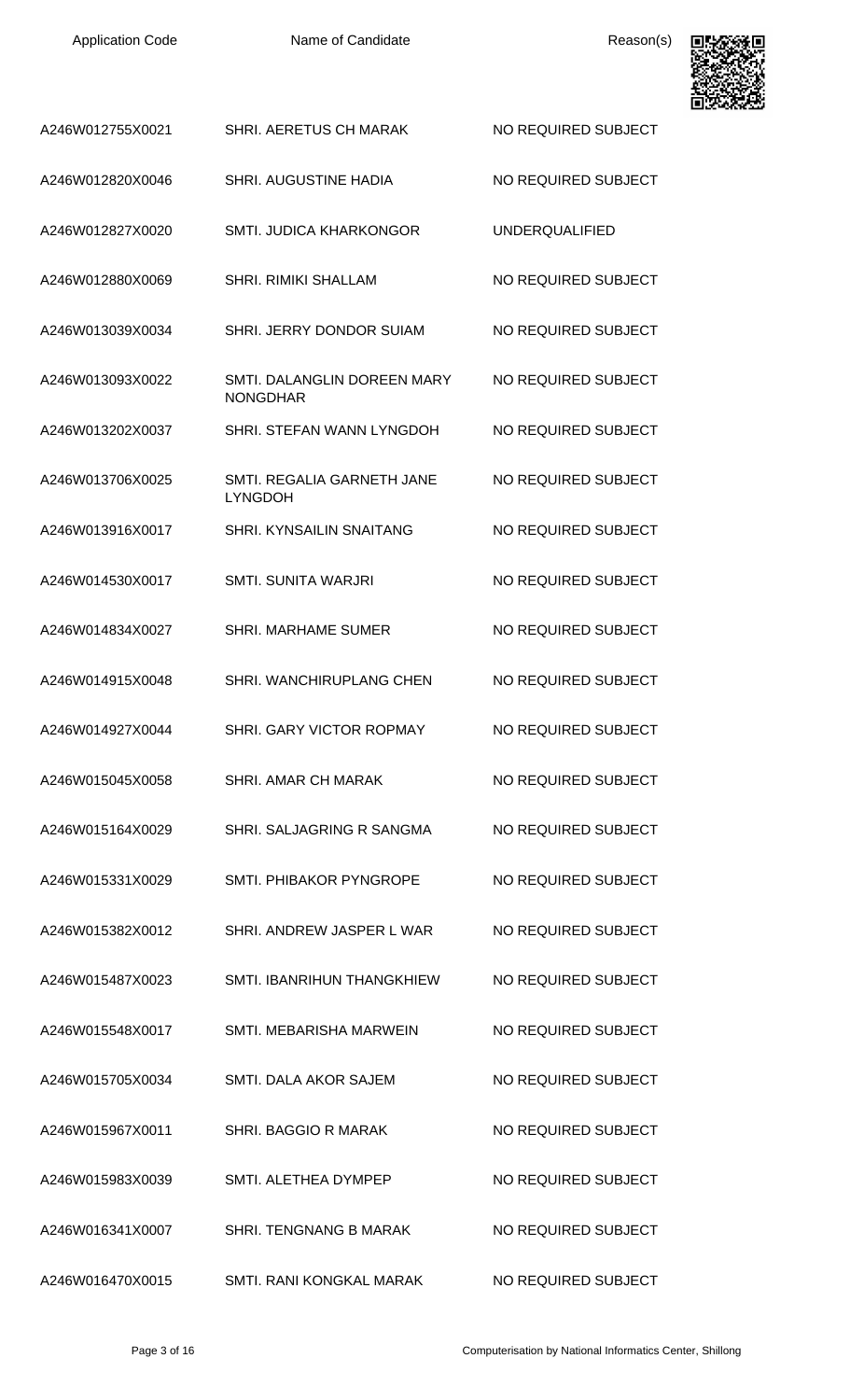| <b>Application Code</b> |  |
|-------------------------|--|
|-------------------------|--|



| A246W016554X0021 | SMTI. JACOBY CH MOMIN                            | NO REQUIRED SUBJECT |
|------------------|--------------------------------------------------|---------------------|
| A246W016715X0063 | SHRI, SHAPHRANG SAWKMIE                          | NO REQUIRED SUBJECT |
| A246W016845X0025 | SHRI. LARRY R SANGMA                             | NO REQUIRED SUBJECT |
| A246W017086X0037 | SMTI. BALASANTI SOHKHLET                         | NO REQUIRED SUBJECT |
| A246W017329X0018 | SHRI. RANGDARI LYNRAH                            | <b>OVERAGED</b>     |
| A246W017579X0009 | SMTI. ANIDAPHI SHADAP                            | NO REQUIRED SUBJECT |
| A246W017645X0075 | <b>SHRI. GEDION MARBANIANG</b>                   | NO REQUIRED SUBJECT |
| A246W017703X0016 | SHRI. CASSEY A SANGMA                            | NO REQUIRED SUBJECT |
| A246W017921X0022 | SHRI. JOE OLIVER MAE RYAN<br><b>LYNGDOH</b>      | NO REQUIRED SUBJECT |
| A246W018025X0027 | SHRI. CHINGCHANG R SANGMA                        | NO REQUIRED SUBJECT |
| A246W018823X0014 | SHRI. DEFENDERSON POMTIAH                        | NO REQUIRED SUBJECT |
| A246W018834X0063 | <b>SHRI. TORIBATEIBOK KSHIAR</b>                 | NO REQUIRED SUBJECT |
| A246W019013X0054 | SHRI. SIMON S. MARAK                             | NO REQUIRED SUBJECT |
| A246W019194X0051 | <b>SHRI. BANKITSKHEM</b><br><b>KHARMAWPHLANG</b> | NO REQUIRED SUBJECT |
| A246W019446X0106 | SHRI. MIKE TENISON SUN                           | NO REQUIRED SUBJECT |
| A246W019469X0017 | SMTI. ROSE MARY A SANGMA                         | NO REQUIRED SUBJECT |
| A246W019552X0099 | SMTI, MANDAKARUHI RYMBAI                         | NO REQUIRED SUBJECT |
| A246W019650X0052 | SHRI. WELBORN SNAITANG                           | NO REQUIRED SUBJECT |
| A246W019952X0050 | <b>SHRI. SAMEWON PARIAT</b>                      | NO REQUIRED SUBJECT |
| A246W020079X0053 | SHRI. NATHANIEL DONBOK<br><b>KHARNAIOR</b>       | NO REQUIRED SUBJECT |
| A246W020161X0109 | SHRI. MOO EMDOR DHAR HEK                         | NO REQUIRED SUBJECT |
| A246W020201X0073 | SHRI. DATHRANG I IALE PASSAH                     | NO REQUIRED SUBJECT |
| A246W020267X0038 | <b>SMTI. BOTYMPANG MUKHIM</b>                    | NO REQUIRED SUBJECT |
| A246W020353X0030 | SHRI. SENGKAMBE M MARAK                          | NO REQUIRED SUBJECT |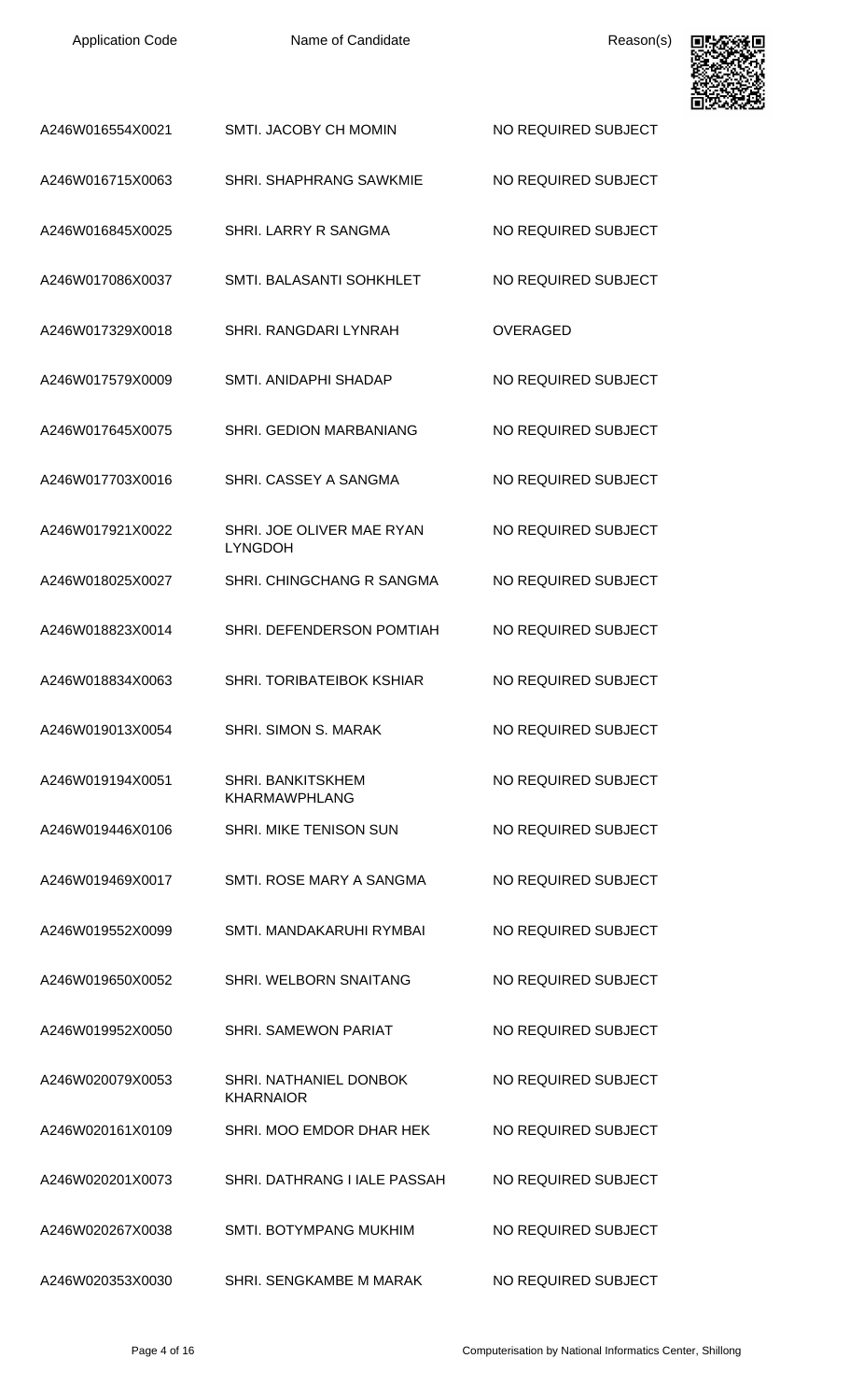| A246W020428X0032 | SHRI. STEPHENSON PALE                           | NO REQUIRED SUBJECT                                                        |
|------------------|-------------------------------------------------|----------------------------------------------------------------------------|
| A246W020579X0019 | SHRI. DEIL DKHAR                                | NO REQUIRED SUBJECT                                                        |
| A246W020675X0048 | SHRI, CAREFINAL DKHAR                           | NO REQUIRED SUBJECT                                                        |
| A246W020899X0018 | SHRI. ALPHONSIUS SUNGOH                         | NO REQUIRED SUBJECT                                                        |
| A246W021107X0047 | SHRI. FERDINAND DONDOR<br><b>DIENGDOH</b>       | NO REQUIRED SUBJECT                                                        |
| A246W021382X0021 | SHRI. EMANUEL KHRAWBOR<br><b>MAWSOR</b>         | NO REQUIRED SUBJECT                                                        |
| A246W022257X0029 | SHRI, BANSHAILANG IAWPHNIAW                     | NO REQUIRED SUBJECT                                                        |
| A246W022547X0055 | SHRI. PYNKHRAWBIANG RANI                        | NO REQUIRED SUBJECT                                                        |
| A246W022843X0015 | SHRI. BANBHABOK LYNGDOH<br><b>NONGRANG</b>      | NO REQUIRED SUBJECT                                                        |
| A246W022876X0013 | SHRI. CAMELIUS KOKSI SANGMA                     | NO REQUIRED SUBJECT                                                        |
| A246W022948X0014 | SMTI. CARYNTHIA KHARKONGOR                      | NO REQUIRED SUBJECT                                                        |
| A246W023041X0028 | SMTI. LAWANSUK LYNGDOH TRON                     | NO REQUIRED SUBJECT                                                        |
| A246W023078X0010 | SMTI. LONGING BASUK LANGSTIEH                   | NO REQUIRED SUBJECT                                                        |
| A246W023309X0043 | <b>SHRI. TAINILANG SAIBON</b>                   | NO REQUIRED SUBJECT                                                        |
| A246W026315X0012 | SHRI, LESPING L MAWNAI                          | NO REQUIRED SUBJECT                                                        |
| A246W029556X0021 | <b>SHRI. SHEMBHALANG JUSTUS</b><br><b>CHYNE</b> | NO REQUIRED SUBJECT                                                        |
| A246W031622X0026 | SMTI. DAMAPHI RYMBAI                            | NO REQUIRED SUBJECT                                                        |
| A246W031822X0030 | SMTI, RIKER MEKA KHARSAHNOH                     | NO REQUIRED SUBJECT                                                        |
| A246W031911X0022 | SMTI, PRIYA BANCHI R MARAK                      | NO REQUIRED SUBJECT                                                        |
| A246W031919X0020 | SMTI. BARSHA D ARENGH                           | <b>CLARIFICATION REQUIRED REGARDING</b><br><b>BACHELOR'S DEGREE COURSE</b> |
| A246W032122X0032 | <b>SHRI. CHINAR LYTAN</b>                       | NO REQUIRED SUBJECT                                                        |
| A246W032507X0031 | <b>SMTI. NORIMCHI CH MOMIN</b>                  | NO REQUIRED SUBJECT                                                        |
| A246W032685X0039 | <b>SHRI, LUKE K. SANGMA</b>                     | NO REQUIRED SUBJECT                                                        |
| A246W032825X0093 | SHRI. KYRMENSKHEM NONGKHLAW                     | NO REQUIRED SUBJECT                                                        |

[a]<br>密

⊡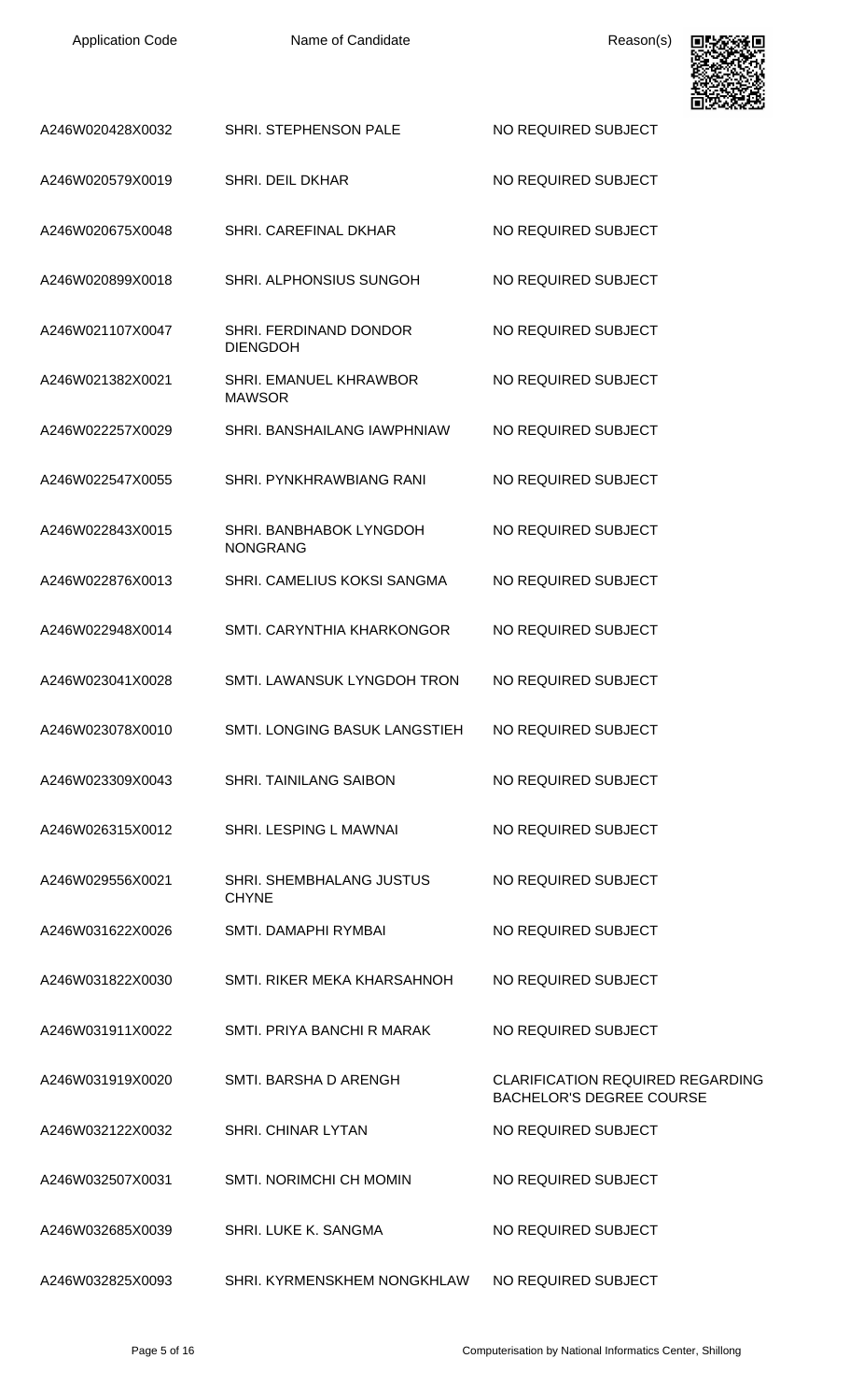

| A246W032983X0020 | <b>SMTI. IOHHUNLANG SUTING</b>              | NO REQUIRED SUBJECT |
|------------------|---------------------------------------------|---------------------|
| A246W032986X0092 | SMTI, CLAREEN JUBILYNE RYNJAH               | NO REQUIRED SUBJECT |
| A246W033590X0028 | SHRI. BLESSTERJON H NONGSIANG               | NO REQUIRED SUBJECT |
| A246W033798X0028 | SMTI. AINA MARY MALNGIANG                   | NO REQUIRED SUBJECT |
| A246W034190X0020 | SMTI. PRETISHA M DIENGDOH                   | <b>OVERAGED</b>     |
| A246W034632X0039 | SHRI. R NEXTBORNSON L NONGLAIT              | NO REQUIRED SUBJECT |
| A246W034780X0022 | SMTI, AMANDAIOKA WARJRI                     | NO REQUIRED SUBJECT |
| A246W034834X0026 | SMTI. LARIWANPLI KHONGJOH                   | NO REQUIRED SUBJECT |
| A246W035077X0028 | SHRI. SOLACESTAR WANN                       | NO REQUIRED SUBJECT |
| A246W035092X0040 | SHRI. RAKSAL D SANGMA                       | NO REQUIRED SUBJECT |
| A246W035111X0060 | SMTI. IBANKIEWIRAT MYLLIEM<br><b>UMLONG</b> | NO REQUIRED SUBJECT |
| A246W035140X0022 | SHRI. ADVERTH NIKSAM K MOMIN                | NO REQUIRED SUBJECT |
| A246W035310X0045 | SMTI. ANNUSHANGIKA HAJONG                   | NO REQUIRED SUBJECT |
| A246W035728X0021 | SMTI. MUKTA TANGKAME G MOMIN                | NO REQUIRED SUBJECT |
| A246W035825X0054 | SMTI. LAWANRISHA LYNGDOH                    | NO REQUIRED SUBJECT |
| A246W035974X0044 | SMTI. SOMANKI PASSAH                        | NO REQUIRED SUBJECT |
| A246W035995X0040 | <b>SMTI. SYLVIA BADWAR</b>                  | <b>OVERAGED</b>     |
| A246W036179X0015 | <b>SHRI. BATSKHEM BUAM</b>                  | NO REQUIRED SUBJECT |
| A246W036238X0027 | SMTI, EPHERMIKA TARIANG                     | NO REQUIRED SUBJECT |
| A246W036483X0016 | SHRI. JEFFERSON SHONGWAN                    | NO REQUIRED SUBJECT |
| A246W036841X0032 | SHRI. EZEKIEL CH MARAK                      | NO REQUIRED SUBJECT |
| A246W036956X0109 | SHRI. GRIKCHI N SANGMA                      | <b>OVERAGED</b>     |
| A246W037025X0042 | SHRI. BALANCE STAR SWETT                    | NO REQUIRED SUBJECT |
| A246W037044X0039 | SHRI. WANKITBOK NONGBRI                     | NO REQUIRED SUBJECT |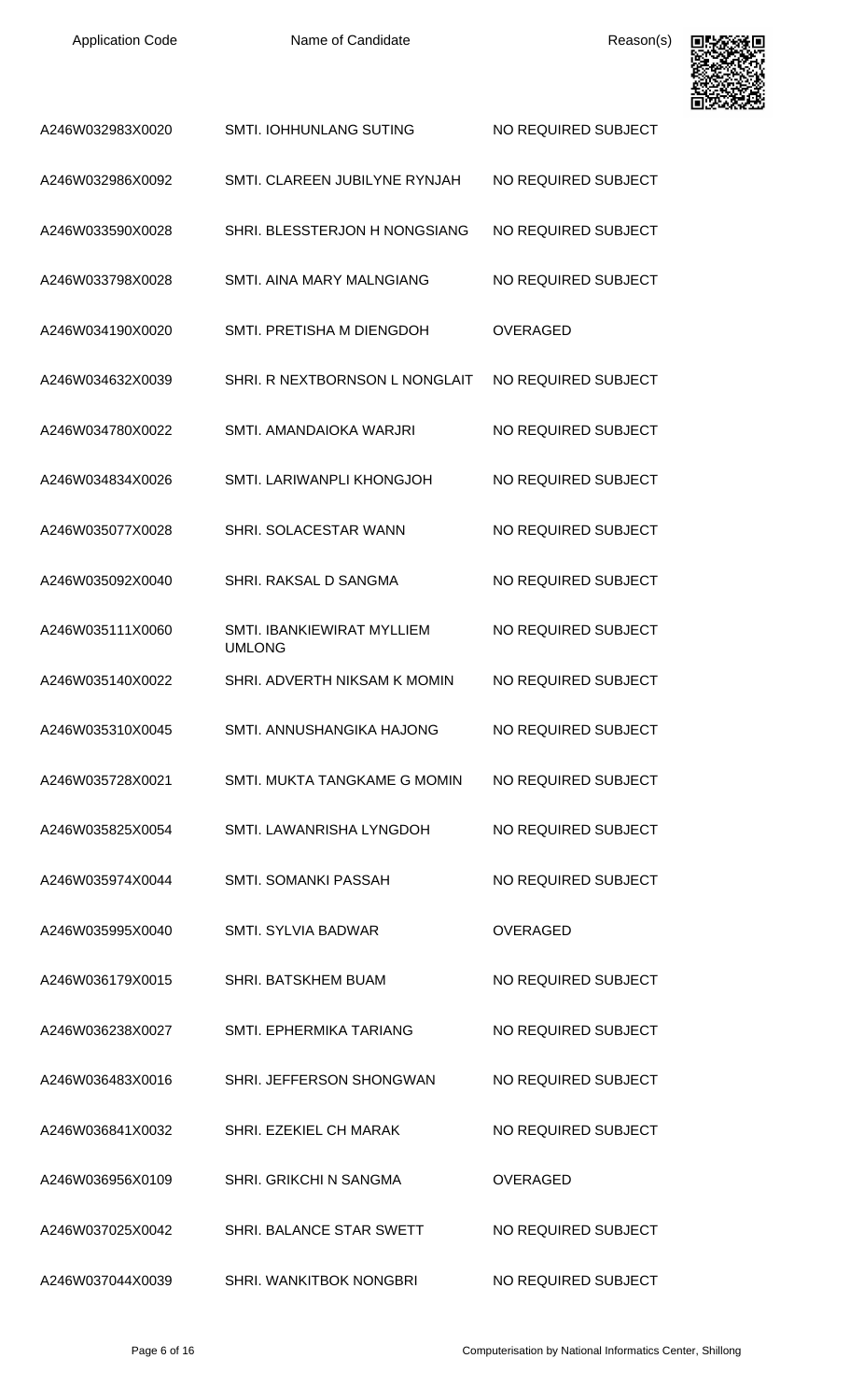| A246W037092X0024 | <b>SMTI. JAMITCHI R MARAK</b>                      | NO REQUIRED SUBJECT |
|------------------|----------------------------------------------------|---------------------|
| A246W037112X0040 | SHRI. DAWANSHAN MOSES<br><b>BENJAMIN KHARBUDON</b> | NO REQUIRED SUBJECT |
| A246W037659X0025 | SHRI, SAHASON K SANGMA                             | NO REQUIRED SUBJECT |
| A246W037696X0040 | SHRI. FORNESTAR LYNGKHOL                           | NO REQUIRED SUBJECT |
| A246W037821X0020 | SHRI. NIKSHANG R MARAK                             | NO REQUIRED SUBJECT |
| A246W037888X0033 | SHRI. KYNSAI STEPHAN KHONGSAM                      | NO REQUIRED SUBJECT |
| A246W037958X0026 | SHRI, SENGRIM R MARAK                              | NO REQUIRED SUBJECT |
| A246W038283X0019 | SMTI. KMENDA MARY WAHLANG                          | NO REQUIRED SUBJECT |
| A246W038324X0007 | SHRI. CLEVERSON LYNGDOH                            | NO REQUIRED SUBJECT |
| A246W038580X0032 | SHRI. BEBETO GABIL MOMIN                           | NO REQUIRED SUBJECT |
| A246W038663X0025 | <b>SHRI. TRADY SINGKAM DALBOT</b><br><b>SHIRA</b>  | NO REQUIRED SUBJECT |
| A246W038677X0044 | SHRI. TENY TECHON AGITOK<br>SANGMA                 | NO REQUIRED SUBJECT |
| A246W038905X0040 | SHRI. EUBIRTH N MARAK                              | NO REQUIRED SUBJECT |
| A246W040374X0020 | SHRI. BATSKHEMLANG LAMARE                          | NO REQUIRED SUBJECT |
| A246W040543X0038 | SMTI. IAKMENLANG KHONGSNGI                         | NO REQUIRED SUBJECT |
| A246W041287X0010 | SHRI. BAKYNSAIBOR KHARSATI                         | NO REQUIRED SUBJECT |
| A246W041324X0005 | SHRI. MEBAN TREILANG NONGRANG                      | NO REQUIRED SUBJECT |
| A246W041737X0066 | <b>SHRI. ARKINSHNGAIN</b><br><b>SOHSHANGRIT</b>    | NO REQUIRED SUBJECT |
| A246W042441X0044 | SHRI. BANSHAILANG KHONGTIANG                       | NO REQUIRED SUBJECT |
| A246W043436X0024 | SHRI. JOHN ROBERT STONE WARJRI                     | NO REQUIRED SUBJECT |
| A246W043786X0008 | SHRI. ZIMICHRYST GAREY MARAK                       | NO REQUIRED SUBJECT |
| A246W043828X0039 | <b>SHRI. SILMANROSE IAWPHNIAW</b>                  | NO REQUIRED SUBJECT |
| A246W043999X0008 | SMTI. TRACY S SANGMA                               | NO REQUIRED SUBJECT |
| A246W044196X0014 | SHRI. WANBANTEI CHYNE                              | NO REQUIRED SUBJECT |

回

间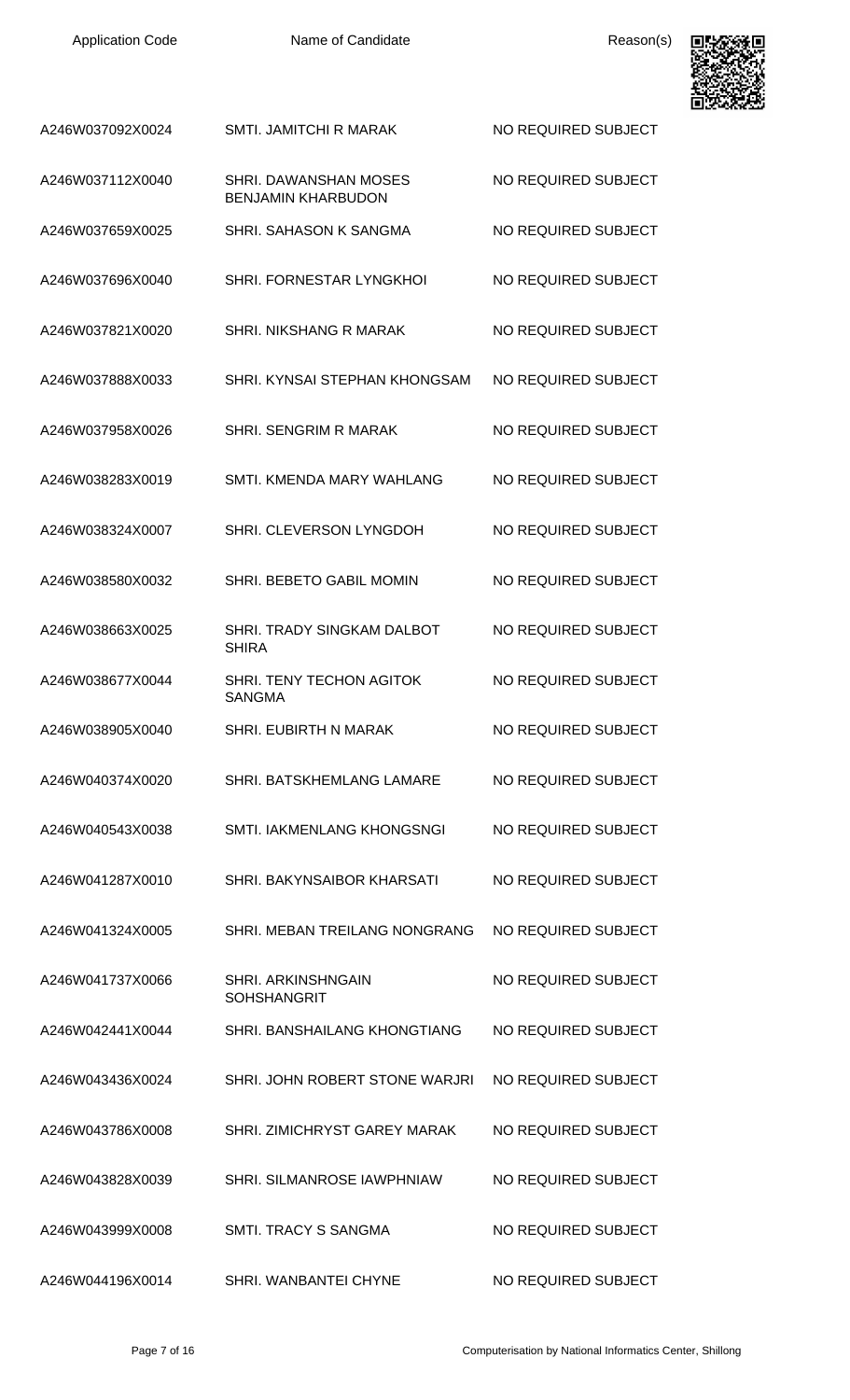

| A246W044258X0027 | SHRI. MEWANBHALANG<br><b>KHARSYNTIEW</b>   | NO REQUIRED SUBJECT                                                        |
|------------------|--------------------------------------------|----------------------------------------------------------------------------|
| A246W044307X0023 | SHRI. JERICKO N SANGMA                     | NO REQUIRED SUBJECT                                                        |
| A246W044315X0024 | SHRI. NANGSANBHA LAKIANG                   | NO REQUIRED SUBJECT                                                        |
| A246W044720X0023 | SHRI. DAMANBHA NONGBRI                     | NO REQUIRED SUBJECT                                                        |
| A246W046106X0014 | SHRI. DONALD HILLBERT<br><b>NONGKYNRIH</b> | NO REQUIRED SUBJECT                                                        |
| A246W047531X0027 | SHRI. JERRY WAIBOY DKHAR                   | NO REQUIRED SUBJECT                                                        |
| A246W047694X0020 | SMTI. BESTIFULLY SYIEMLIEH                 | NO REQUIRED SUBJECT                                                        |
| A246W047783X0031 | SHRI. MARVEEN RANGSLANG                    | NO REQUIRED SUBJECT                                                        |
| A246W048821X0090 | <b>SMTI, CHINKY M. MARAK</b>               | NO REQUIRED SUBJECT                                                        |
| A246W049044X0041 | SMTI. MARSHA AMELIA SUTNGA                 | NO REQUIRED SUBJECT                                                        |
| A246W049067X0007 | <b>SMTI. DAHUN MASSAR</b>                  | NO REQUIRED SUBJECT                                                        |
| A246W049266X0014 | SMTI. DOMERA TEGITE SANGMA                 | NO REQUIRED SUBJECT                                                        |
| A246W049379X0044 | SHRI. RYNGKAT DHAR                         | NO REQUIRED SUBJECT                                                        |
| A246W049383X0013 | SMTI, DAIATEILIN PANGNIANG                 | NO REQUIRED SUBJECT                                                        |
| A246W049932X0002 | SHRI. JOHAN KEENAN THABAH                  | <b>CLARIFICATION REQUIRED REGARDING</b><br><b>BACHELOR'S DEGREE COURSE</b> |
| A246W050136X0032 | SMTI. BETHSAIDA M SUTNGA                   | <b>OVERAGED</b>                                                            |
| A246W050557X0022 | SHRI. SUKHEIMON PASSAH                     | NO REQUIRED SUBJECT                                                        |
| A246W050743X0023 | SMTI. WALCHIRIK B SANGMA                   | NO REQUIRED SUBJECT                                                        |
| A246W051009X0039 | SHRI. LUIGI PANGSANG M SANGMA              | NO REQUIRED SUBJECT                                                        |
| A246W051140X0042 | SHRI. BASHNGAINLANG RYNJAH                 | NO REQUIRED SUBJECT                                                        |
| A246W051252X0019 | SHRI. FRIDAYBER R MARAK                    | NO REQUIRED SUBJECT                                                        |
| A246W051759X0025 | SHRI. CHINGRIK WATRE MOMIN                 | NO REQUIRED SUBJECT                                                        |
| A246W051791X0047 | SHRI. SENGSRAM K SANGMA                    | NO REQUIRED SUBJECT                                                        |
| A246W052136X0009 | SMTI, STEPHANIE KOKSI SANGMA               | NO REQUIRED SUBJECT                                                        |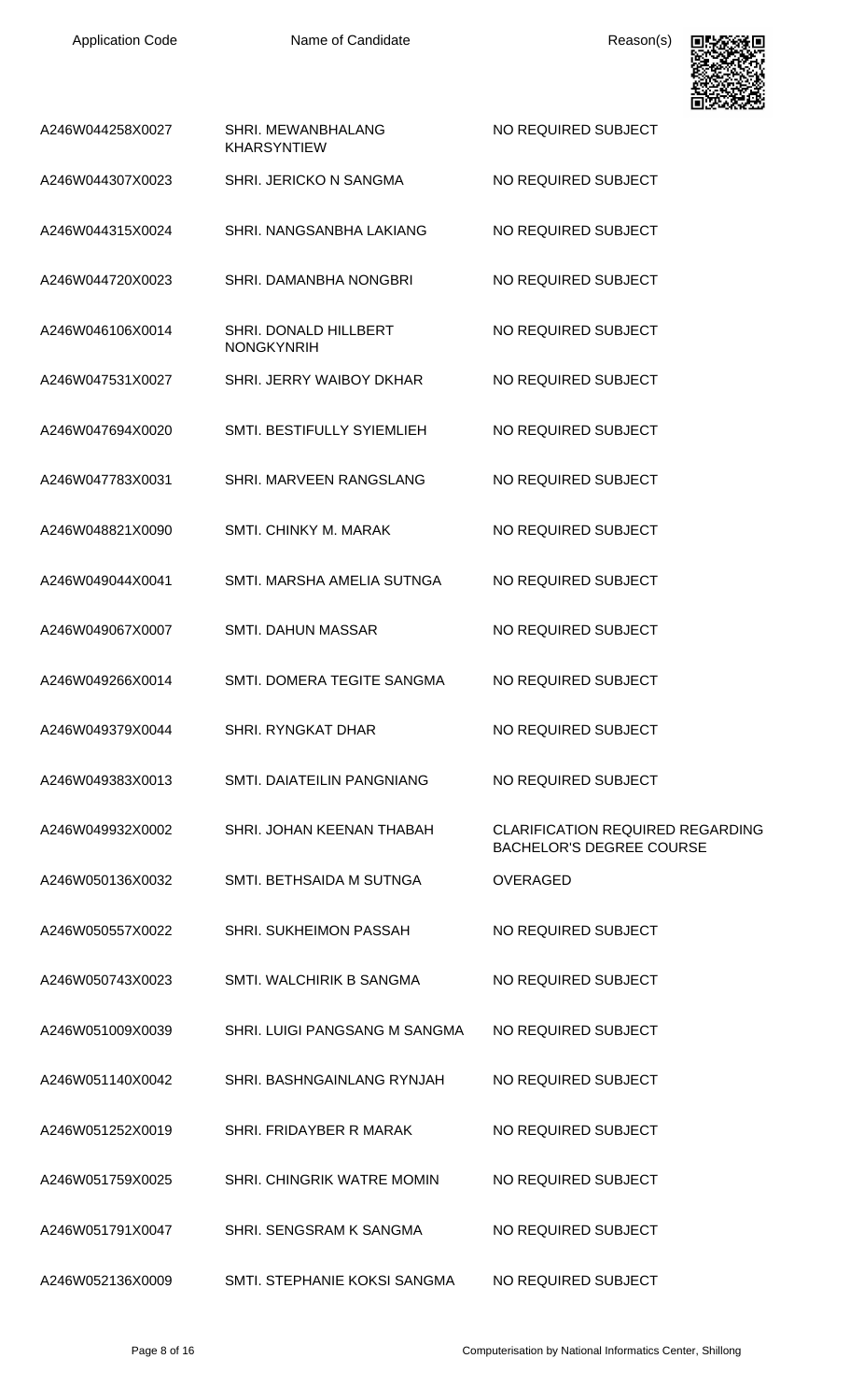| A246W052300X0017 | SMTI. MILLENNIUM NONGRUM       | NO REQUIRED SUBJECT                                                        |
|------------------|--------------------------------|----------------------------------------------------------------------------|
| A246W052948X0018 | <b>SHRI. HIBORWANKI SUNGOH</b> | NO REQUIRED SUBJECT                                                        |
| A246W054329X0052 | SMTI. LANOSHA SLONG            | <b>OVERAGED</b>                                                            |
| A246W054697X0019 | SMTI. LAREENYA WAHLANG         | <b>CLARIFICATION REQUIRED REGARDING</b><br><b>BACHELOR'S DEGREE COURSE</b> |
| A246W055454X0005 | SMTI. ADELINE VIO SUN WAR      | NO REQUIRED SUBJECT                                                        |
| A246W055766X0011 | SHRI. ALBERT STARRY NONGRUM    | NO REQUIRED SUBJECT                                                        |
| A246W056024X0029 | <b>SHRI. TRUSTFUL PHAWA</b>    | NO REQUIRED SUBJECT                                                        |
| A246W056101X0021 | SHRI. ECHWAMITRE LALOO         | NO REQUIRED SUBJECT                                                        |
| A246W056238X0016 | SMTI. DELICIA FAVILY PALA      | NO REQUIRED SUBJECT                                                        |
| A246W063773X0025 | <b>SHRI. RIMIKI PALE</b>       | NO REQUIRED SUBJECT                                                        |
| A246W063906X0011 | SHRI. JERRY ANDREW WANKHAR     | NO REQUIRED SUBJECT                                                        |
| A246W064030X0039 | SMTI. SAPHILARISA MARBANIANG   | NO REQUIRED SUBJECT                                                        |
| A246W064032X0036 | SHRI. HIMA GEORGE NONGBET      | NO REQUIRED SUBJECT                                                        |
| A246W064035X0033 | SMTI. TRACY MERRY G. MOMIN     | NO REQUIRED SUBJECT                                                        |
| A246W064246X0062 | SHRI. BIALLY MRONG MARAK       | NO REQUIRED SUBJECT                                                        |
| A246W064250X0025 | SHRI. TANGKAN ADIMA SANGMA     | NO REQUIRED SUBJECT                                                        |
| A246W064253X0035 | SHRI. VICKY STARYSON WAHLANG   | NO REQUIRED SUBJECT                                                        |
| A246W064344X0045 | SHRI. FEDINAND R K SOHTUN      | NO REQUIRED SUBJECT                                                        |
| A246W064506X0025 | SHRI. SHANLANG NONGKYNRIH      | OVERAGED & NO REQUIRED SUBJECT                                             |
| A246W064549X0036 | SHRI. LAMBHAMIKI LYNGDOH       | <b>CLARIFICATION REQUIRED REGARDING</b><br><b>BACHELOR'S DEGREE COURSE</b> |
| A246W064603X0073 | SHRI. ABEDNIGO LAMARE          | <b>CLARIFICATION REQUIRED REGARDING</b><br><b>BACHELOR'S DEGREE COURSE</b> |
| A246W064607X0029 | SHRI. RONNY G MOMIN            | NO REQUIRED SUBJECT                                                        |
| A246W064610X0031 | SHRI. ATCHIBACHENG K MARAK     | NO REQUIRED SUBJECT                                                        |
| A246W064612X0031 | SHRI. SALJONG R MARAK          | NO REQUIRED SUBJECT                                                        |

興味深熱見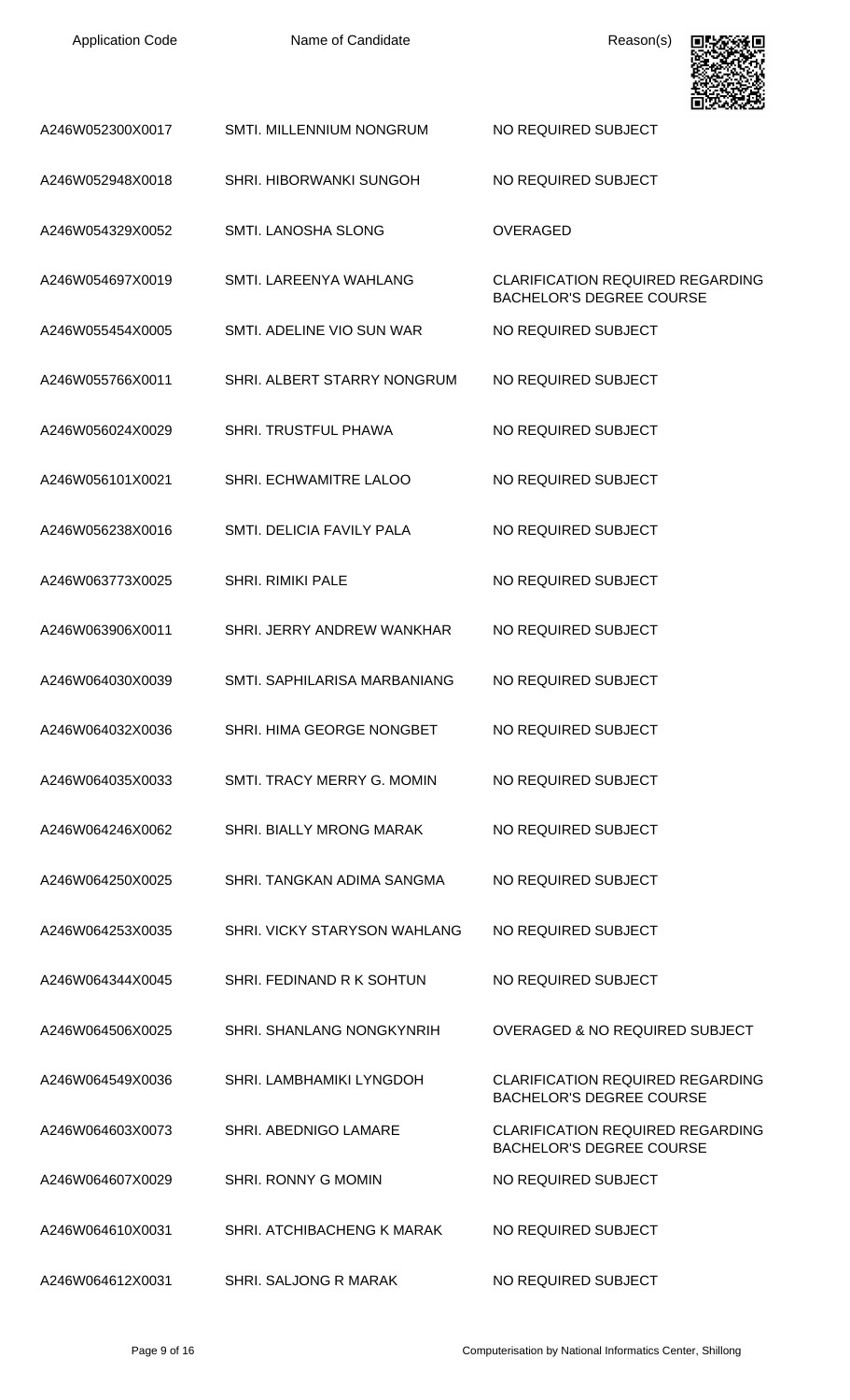| <b>Application Code</b> |  |
|-------------------------|--|
|-------------------------|--|



| A246W064624X0002 | SHRI. VIVEK VINCENT DKHAR                       | <b>CLARIFICATION REQUIRED REGARDING</b><br><b>BACHELOR'S DEGREE COURSE</b> |
|------------------|-------------------------------------------------|----------------------------------------------------------------------------|
| A246W064659X0014 | <b>SHRI. TONY LYNGDOH</b><br><b>MARSHILLONG</b> | NO REQUIRED SUBJECT                                                        |
| A246W064662X0027 | SMTI. CHISIMCHI TEGITE SANGMA                   | <b>CLARIFICATION REQUIRED REGARDING</b><br><b>BACHELOR'S DEGREE COURSE</b> |
| A246W064724X0039 | SHRI. HERMAN GERI SOHKHIA<br><b>MYRTHONG</b>    | NO REQUIRED SUBJECT                                                        |
| A246W064727X0045 | SHRI. SANBEST R MARAK                           | NO REQUIRED SUBJECT                                                        |
| A246W064945X0016 | SHRI. LARRYS LOMO B. MARAK                      | NO REQUIRED SUBJECT                                                        |
| A246W064970X0030 | SMTI. TENGSE TENGKAMCHI CH<br><b>MARAK</b>      | NO REQUIRED SUBJECT                                                        |
| A246W065026X0022 | SHRI. EPTHER M SANGMA                           | NO REQUIRED SUBJECT                                                        |
| A246W065032X0020 | SHRI. MASEL WABBE CH SANGMA                     | NO REQUIRED SUBJECT                                                        |
| A246W065070X0022 | SHRI. CHEVY SALNIANG CH MARAK                   | <b>OVERAGED</b>                                                            |
| A246W065085X0040 | SHRI. PANCHU REMA MARAK                         | NO REQUIRED SUBJECT                                                        |
| A246W065166X0011 | SHRI. BAJIED SHANGPLIANG                        | NO REQUIRED SUBJECT                                                        |
| A246W065182X0231 | SHRI. RYAN RAYNER N SANGMA                      | NO REQUIRED SUBJECT                                                        |
| A246W065296X0017 | SHRI. YVAN AARON SAKSAKAM G<br><b>MOMIN</b>     | NO REQUIRED SUBJECT                                                        |
| A246W065372X0038 | SHRI. BALJAGRING B SANGMA                       | NO REQUIRED SUBJECT                                                        |
| A246W065493X0013 | SMTI, CHEWANMI I DAKA TARIANG                   | <b>CLARIFICATION REQUIRED REGARDING</b><br><b>BACHELOR'S DEGREE COURSE</b> |
| A246W065499X0015 | SMTI. BAPHINDARISHA PHANBUH                     | NO REQUIRED SUBJECT                                                        |
| A246W065512X0020 | SHRI. JASON RAPLANG RYNJAH                      | NO REQUIRED SUBJECT                                                        |
| A246W065551X0024 | SHRI. MAITPHANG SNAITANG                        | NO REQUIRED SUBJECT                                                        |
| A246W065631X0019 | SHRI. LARDY SCOTDY KONCHIKOL<br><b>MOMIN</b>    | NO REQUIRED SUBJECT                                                        |
| A246W065729X0021 | SHRI. CHEMAN N SANGMA                           | NO REQUIRED SUBJECT                                                        |
| A246W065791X0019 | SMTI, SONIA R MARAK                             | NO REQUIRED SUBJECT                                                        |
| A246W065895X0016 | SHRI, SALNAM GABIL MOMIN                        | <b>OVERAGED</b>                                                            |
| A246W065928X0023 | SHRI. JOHNY KHONGLAH                            | <b>CLARIFICATION REQUIRED REGARDING</b><br><b>BACHELOR'S DEGREE COURSE</b> |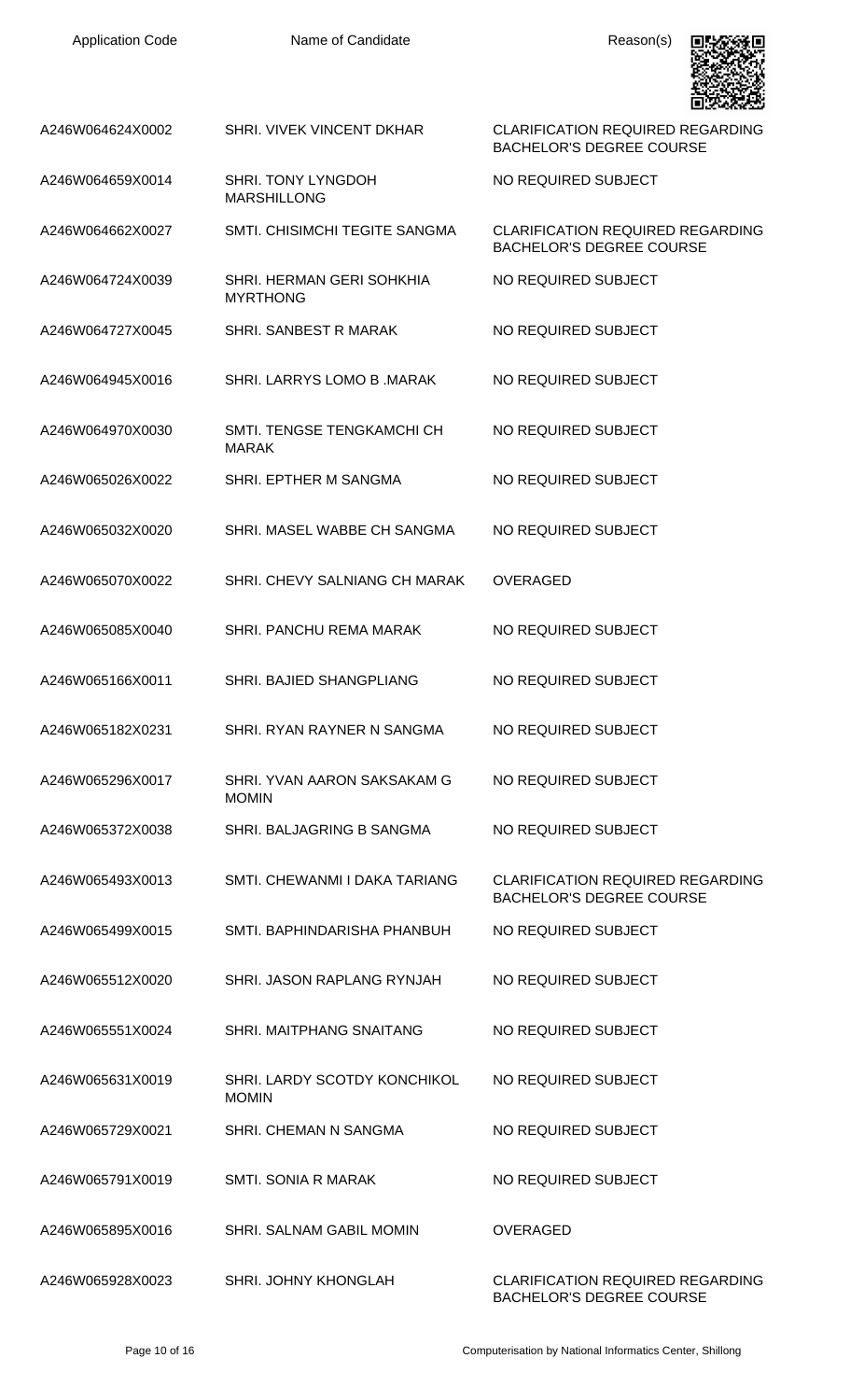

|                  |                                | - - - - - - - - - - -                                                      |
|------------------|--------------------------------|----------------------------------------------------------------------------|
| A246W065957X0021 | SHRI. RONGSIL R SANGMA         | NO REQUIRED SUBJECT                                                        |
| A246W066031X0021 | SHRI. BRANDON MARBANIANG       | NO REQUIRED SUBJECT                                                        |
| A246W066158X0051 | SMTI. THANURINE M SANGMA       | NO REQUIRED SUBJECT                                                        |
| A246W066214X0025 | SHRI. GEOFFREY CH MOMIN        | NO REQUIRED SUBJECT                                                        |
| A246W066275X0017 | SHRI. BANLUMLANG PATHAW        | <b>OVERAGED</b>                                                            |
| A246W066300X0025 | SHRI. ZHAOZHYANG K SANGMA      | NO REQUIRED SUBJECT                                                        |
| A246W066379X0044 | SHRI. TAKRENG MECHENG SANGMA   | NO REQUIRED SUBJECT                                                        |
| A246W066472X0005 | SMTI, BAKORDORLANG THABAH      | <b>CLARIFICATION REQUIRED REGARDING</b><br><b>BACHELOR'S DEGREE COURSE</b> |
| A246W066496X0021 | SMTI. DAPHIKERLIN KHARSHIING   | NO REQUIRED SUBJECT                                                        |
| A246W066834X0034 | SHRI. LENIN CHESTER CH MARAK   | <b>CLARIFICATION REQUIRED REGARDING</b><br><b>BACHELOR'S DEGREE COURSE</b> |
| A246W066843X0023 | SMTI, AITILANG KHASAIN SHABONG | NO REQUIRED SUBJECT                                                        |
| A246W067041X0028 | <b>SMTI. SHIBARIS MAWLIEH</b>  | NO REQUIRED SUBJECT                                                        |
| A246W067135X0054 | SMTI. RINJE ZAMIA T SANGMA     | <b>OVERAGED &amp; CLARIFICATION ON</b><br><b>BACHELORS DEGREE</b>          |
| A246W067189X0028 | SHRI, KENYROCKS CH. MARAK      | NO REQUIRED SUBJECT                                                        |
| A246W067828X0035 | SHRI. ABHIMANYU M SANGMA       | NO REQUIRED SUBJECT                                                        |
| A246W068515X0011 | SHRI. GRIKSANG A SANGMA        | <b>OVERAGED</b>                                                            |
| A246W068540X0024 | SHRI. R M GERMAN NONGTDU       | NO REQUIRED SUBJECT                                                        |
| A246W068553X0018 | SHRI. BADAPBOK HIAM KHARPHULI  | NO REQUIRED SUBJECT                                                        |
| A246W068836X0020 | SHRI. GEORGE WINNER KHYRIEM    | NO REQUIRED SUBJECT                                                        |
| A246W069703X0008 | <b>SMTI. LYNTIBORN MARNGAR</b> | NO REQUIRED SUBJECT                                                        |
| A246W069776X0015 | SMTI. ELIDA MICHELLE T SANGMA  | NO REQUIRED SUBJECT                                                        |
| A246W070608X0003 | SHRI. ZUSHAK DALBOT SHIRA      | NO REQUIRED SUBJECT                                                        |
| A246W071899X0110 | <b>SHRI. TURAN K SANGMA</b>    | NO REQUIRED SUBJECT                                                        |
| A246W071976X0015 | SHRI. ABEYDY CH MOMIN          | NO REQUIRED SUBJECT                                                        |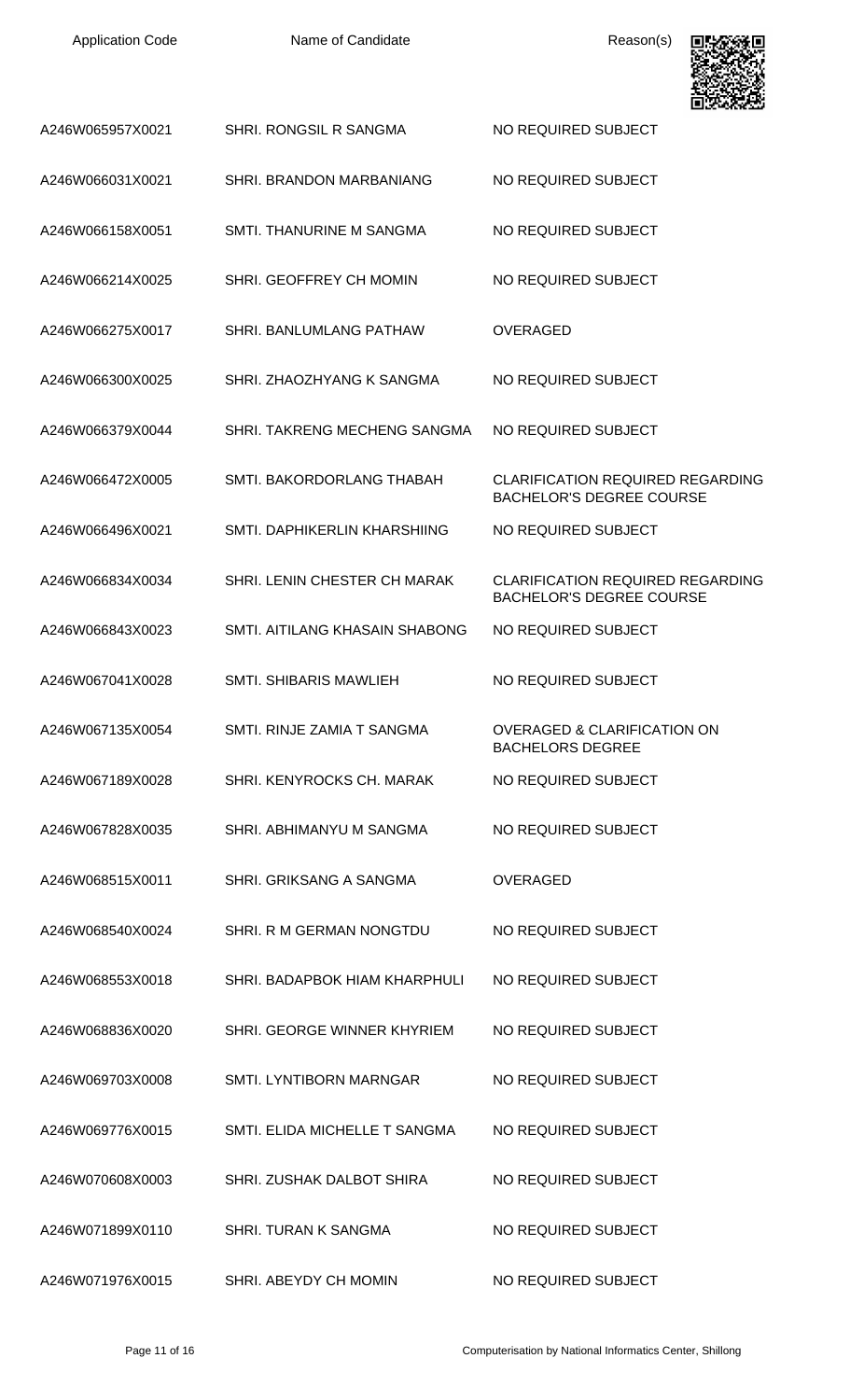| A246W072109X0012 | <b>SHRI. CHINGRIK K MARAK</b>                   | NO REQUIRED SUBJECT                                                        |
|------------------|-------------------------------------------------|----------------------------------------------------------------------------|
| A246W072120X0032 | SHRI. CHARMING R MARAK                          | NO REQUIRED SUBJECT                                                        |
| A246W072195X0027 | <b>SHRI. TENNEYCHELL</b><br><b>KHONGRANGJEM</b> | NO REQUIRED SUBJECT                                                        |
| A246W073032X0089 | SHRI. PHRANGKUPAR LANGSTIEH                     | NO REQUIRED SUBJECT                                                        |
| A246W073795X0003 | SHRI. LUCKYSTAR NONGDKHAR                       | <b>UNDERQUALIFIED</b>                                                      |
| A246W074012X0028 | SHRI. FRANKSTAR SYIEMLIEH                       | <b>UNDERAGED</b>                                                           |
| A246W075076X0010 | SMTI. NOAMI S SANGMA                            | NO REQUIRED SUBJECT                                                        |
| A246W075239X0012 | SHRI. SENGTHE K MARAK                           | NO REQUIRED SUBJECT                                                        |
| A246W075419X0008 | SMTI. ALECIA SONACHI B MARAK                    | NO REQUIRED SUBJECT                                                        |
| A246W075692X0015 | SMTI. PERSARA RYNJAH                            | NO REQUIRED SUBJECT                                                        |
| A246W075720X0008 | SHRI. JOHN DANRIK CHERAN MOMIN                  | NO REQUIRED SUBJECT                                                        |
| A246W076062X0007 | <b>SMTI. CHARLIE K MARAK</b>                    | NO REQUIRED SUBJECT                                                        |
| A246W076521X0021 | <b>SHRI. HEIPORMI PAPANG</b>                    | NO REQUIRED SUBJECT                                                        |
| A246W076875X0016 | SMTI, BALCINA K SANGMA                          | NO REQUIRED SUBJECT                                                        |
| A246W077648X0027 | <b>SMTI. MIKKIMCHI GABIL MOMIN</b>              | NO REQUIRED SUBJECT                                                        |
| A246W078787X0042 | SMTI. SALRINGRA CH MOMIN                        | NO REQUIRED SUBJECT                                                        |
| A246W079455X0023 | SMTI. EBANBNIAH LAW                             | NO REQUIRED SUBJECT                                                        |
| A246W080417X0008 | SHRI, MC ENROE T SANGMA                         | NO REQUIRED SUBJECT                                                        |
| A246W081002X0025 | SHRI. NICANOR NICOVATES N.<br><b>MARAK</b>      | NO REQUIRED SUBJECT                                                        |
| A246W081859X0003 | <b>SMTI. GRACE B SHYLLA</b>                     | <b>CLARIFICATION REQUIRED REGARDING</b><br><b>BACHELOR'S DEGREE COURSE</b> |
| A246W082421X0007 | <b>SMTI. ALTISHA SYNREM</b>                     | NO REQUIRED SUBJECT                                                        |
| A246W082945X0069 | SMTI, RACHELLE RYNJAH                           | NO REQUIRED SUBJECT                                                        |
| A246W083268X0005 | SMTI. SHEMBHALIN MYNSONG                        | <b>CLARIFICATION REQUIRED REGARDING</b><br><b>BACHELOR'S DEGREE COURSE</b> |
| A246W083390X0005 | SHRI. SANLEE DON SYNREM                         | NO REQUIRED SUBJECT                                                        |

興務務理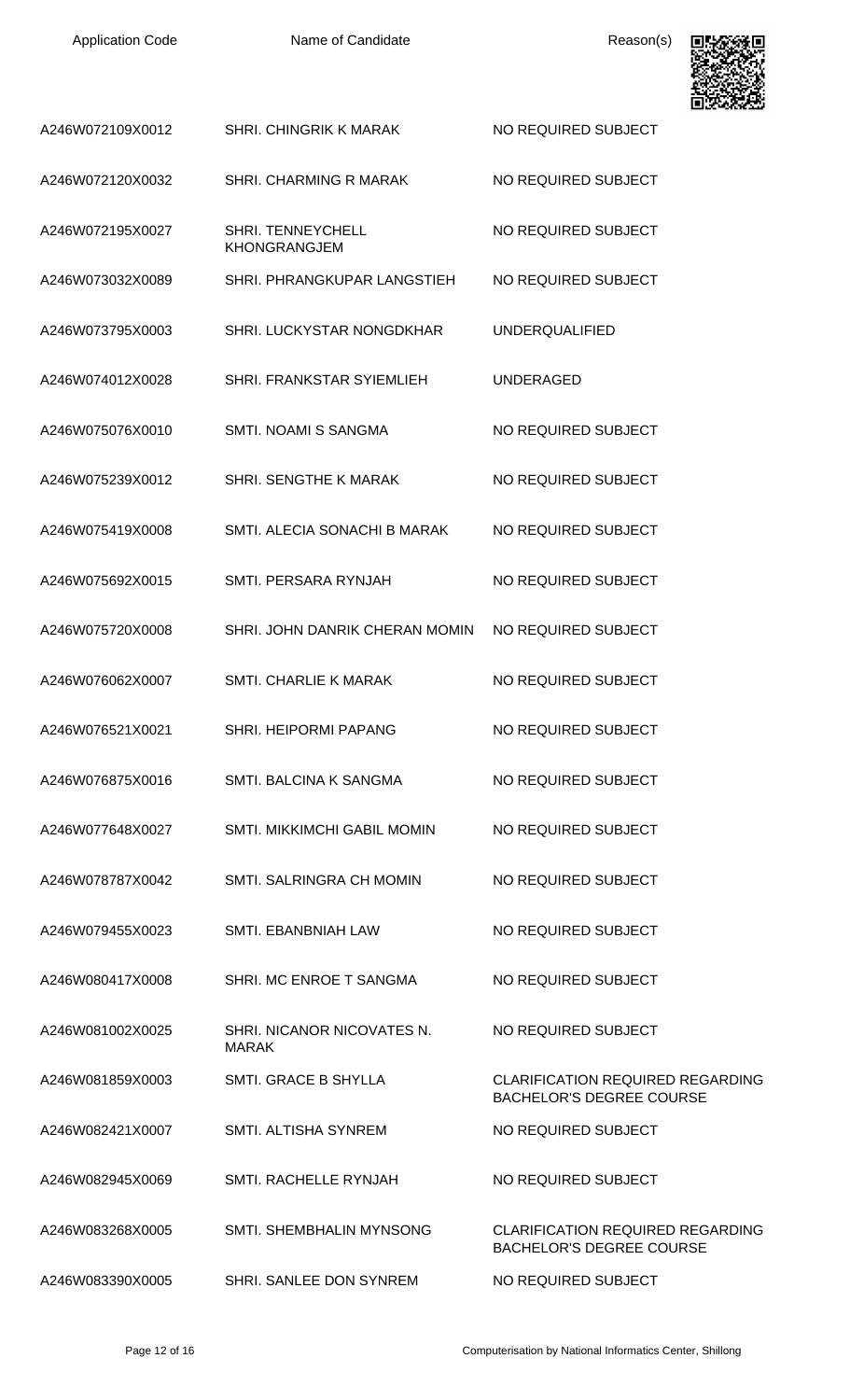| <b>Application Code</b> |  |
|-------------------------|--|
|-------------------------|--|



| A246W084441X0058 | SHRI. TONY JONES NONGKHLAW                     | <b>OVERAGED</b>                                                            |
|------------------|------------------------------------------------|----------------------------------------------------------------------------|
| A246W084867X0037 | SHRI. SENGPRANG M SANGMA                       | NO REQUIRED SUBJECT                                                        |
| A246W086026X0037 | SHRI. LAPJINGPYNDAP SUTING                     | NO REQUIRED SUBJECT                                                        |
| A246W086475X0082 | <b>SMTI. CUTIE CH MARAK</b>                    | <b>CLARIFICATION REQUIRED REGARDING</b><br><b>BACHELOR'S DEGREE COURSE</b> |
| A246W086481X0010 | <b>SHRI. LOHIT MRONG MARAK</b>                 | NO REQUIRED SUBJECT                                                        |
| A246W086672X0010 | <b>SMTI. ICYLIA SANGMA</b>                     | <b>OVERAGED</b>                                                            |
| A246W086771X0011 | SHRI. DONBOSCO D SANGMA                        | NO REQUIRED SUBJECT                                                        |
| A246W086823X0006 | <b>SHRI. ANDREW GARDENER</b><br><b>MARWEIN</b> | NO REQUIRED SUBJECT                                                        |
| A246W086932X0005 | SHRI. MICHAEL JOHN KHARBANI                    | <b>CLARIFICATION REQUIRED REGARDING</b><br><b>BACHELOR'S DEGREE COURSE</b> |
| A246W087212X0006 | SMTI. BETHEL LALMALSAWMI<br><b>BAREH</b>       | <b>CLARIFICATION REQUIRED REGARDING</b><br><b>BACHELOR'S DEGREE COURSE</b> |
| A246W087239X0010 | SMTI. JAINA LINA R MARAK                       | NO REQUIRED SUBJECT                                                        |
| A246W087312X0009 | <b>SMTI. SAMANTHA SYIEMIONG</b>                | NO REQUIRED SUBJECT                                                        |
| A246W087845X0016 | SMTI. BENERANDA MYRTHONG                       | NO REQUIRED SUBJECT                                                        |
| A246W089327X0013 | SHRI. WANRAHBOK RANI                           | <b>CLARIFICATION REQUIRED REGARDING</b><br><b>BACHELOR'S DEGREE COURSE</b> |
| A246W089916X0016 | SHRI. RIBORLANG LYNGDOH<br><b>MAWPHLANG</b>    | NO REQUIRED SUBJECT                                                        |
| A246W091460X0013 | SMTI. SENEVIA MASSAR                           | <b>UNDERAGED</b>                                                           |
| A246W091579X0006 | SMTI. RIBHALIN MARNGAR                         | NO REQUIRED SUBJECT                                                        |
| A246W092235X0037 | SMTI. QUEEN ZAZALYNE<br><b>MARBANIANG</b>      | <b>UNDERQUALIFIED</b>                                                      |
| A246W096329X0014 | SHRI. ARNESSON LYNGDOH                         | NO REQUIRED SUBJECT                                                        |
| A246W096334X0008 | SMTI. DAPHISABETKI DAN                         | NO REQUIRED SUBJECT                                                        |
| A246W096927X0013 | <b>SHRI. RIMITRE DKHAR</b>                     | <b>UNDERQUALIFIED</b>                                                      |
| A246W099534X0005 | SHRI. BALAJIED DONALD<br><b>MALNGIANG</b>      | <b>UNDERQUALIFIED</b>                                                      |
| A246W301504X0001 | SHRI. OMETA ROY SHANGRIT                       | NO REQUIRED SUBJECT                                                        |
| A246W301604X0012 | SHRI. SKHEM KUPAR RYMBAI                       | NO REQUIRED SUBJECT                                                        |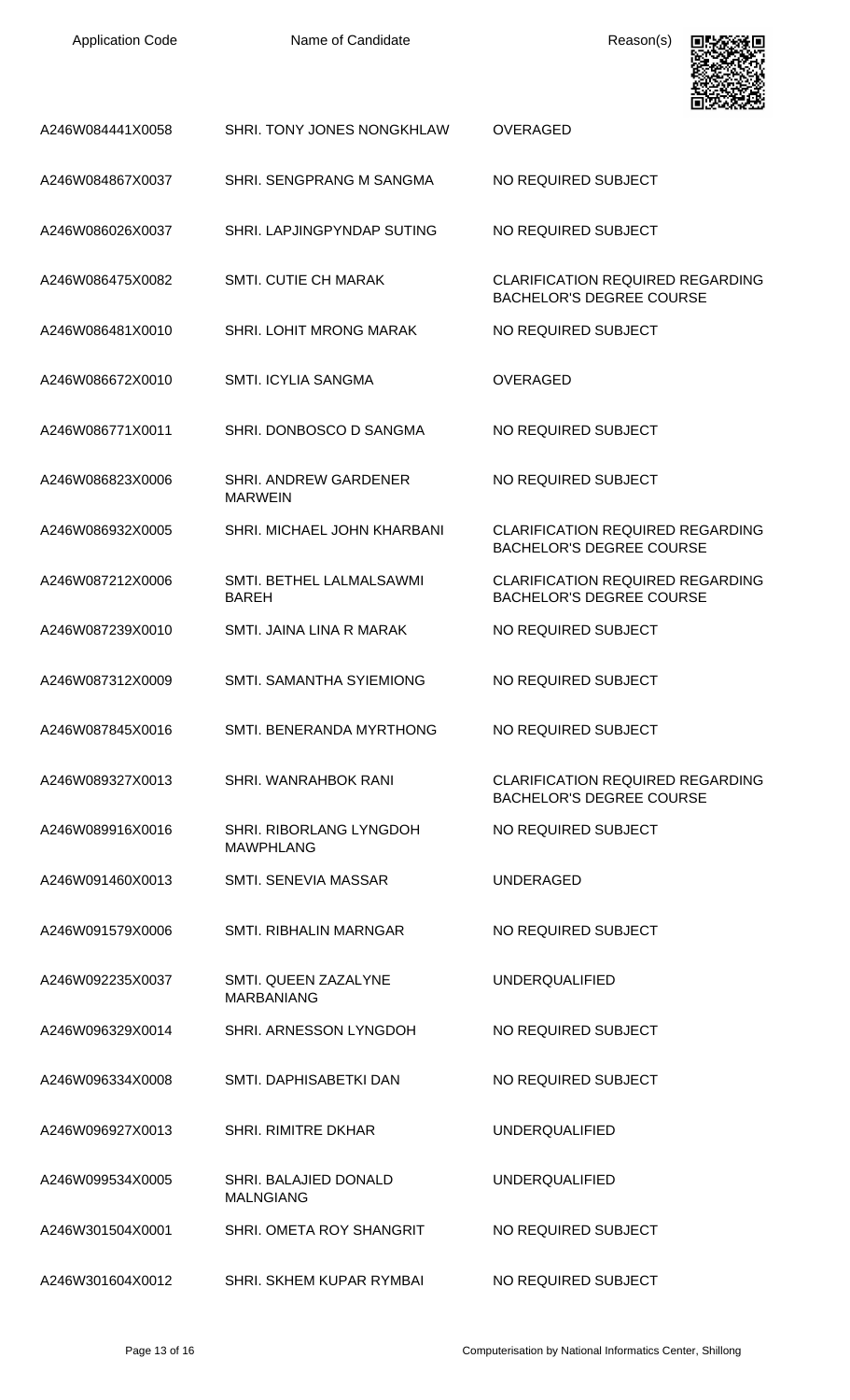

| A246W301733X0026 | SHRI. ASAKO DEMESA CH SANGMA                  | NO REQUIRED SUBJECT   |
|------------------|-----------------------------------------------|-----------------------|
| A246W301770X0027 | <b>SMTI. EURIKA RYMBAI</b>                    | NO REQUIRED SUBJECT   |
| A246W301845X0012 | SMTI, PHI I BANRISHA LYNGWA<br><b>RAPTHAP</b> | NO REQUIRED SUBJECT   |
| A246W302002X0012 | <b>SMTI. IBASHISHA SOHTUN</b>                 | NO REQUIRED SUBJECT   |
| A246W302202X0013 | SHRI. LANDINGSTAR NONGREM                     | NO REQUIRED SUBJECT   |
| A246W302401X0007 | SHRI. SENGSENG M SANGMA                       | NO REQUIRED SUBJECT   |
| A246W302931X0004 | SHRI. DEIMIWAN DYLAN RYNGKSAI                 | NO REQUIRED SUBJECT   |
| A246W303263X0008 | <b>SHRI, GAURAV KOSTA</b>                     | NO REQUIRED SUBJECT   |
| A246W303917X0010 | <b>SMTI. DEIMAYA YMBON</b>                    | NO REQUIRED SUBJECT   |
| A246W304607X0004 | SMTI. MEBASARA DIENGDOH                       | NO REQUIRED SUBJECT   |
| A246W305270X0002 | SMTI, KALKAME R MARAK                         | <b>UNDERQUALIFIED</b> |
| A246W307571X0010 | SHRI. TERAK R SANGMA                          | NO REQUIRED SUBJECT   |
| A246W307742X0007 | SHRI. LEADON CH MARAK                         | NO REQUIRED SUBJECT   |
| A246W308181X0007 | SHRI. ANTHONIO KAHIT                          | NO REQUIRED SUBJECT   |
| A246W309213X0010 | SHRI. BANRAPLANG DOPRI                        | NO REQUIRED SUBJECT   |
| A246W309239X0018 | SHRI. DAKERLANG DOPRI                         | NO REQUIRED SUBJECT   |
| A246W309367X0009 | SHRI. SUPRIM R MARAK                          | NO REQUIRED SUBJECT   |
| A246W310172X0002 | SMTI. RITNGENLANG KHONGLAM                    | <b>UNDERQUALIFIED</b> |
| A246W310469X0011 | SMTI. JEMITHRI D SANGMA                       | NO REQUIRED SUBJECT   |
| A246W310723X0007 | SHRI. DAMESHWA LANGBANG                       | NO REQUIRED SUBJECT   |
| A246W310730X0007 | SMTI. SAILANI N MARAK                         | NO REQUIRED SUBJECT   |
| A246W311352X0011 | SHRI. TITUS DALANG K. MOMIN                   | NO REQUIRED SUBJECT   |
| A246W312211X0010 | SHRI. SANDEEP SINGH                           | NO REQUIRED SUBJECT   |
| A246W312230X0016 | SHRI. PETER SALJRANG T. SANGMA                | <b>UNDERAGED</b>      |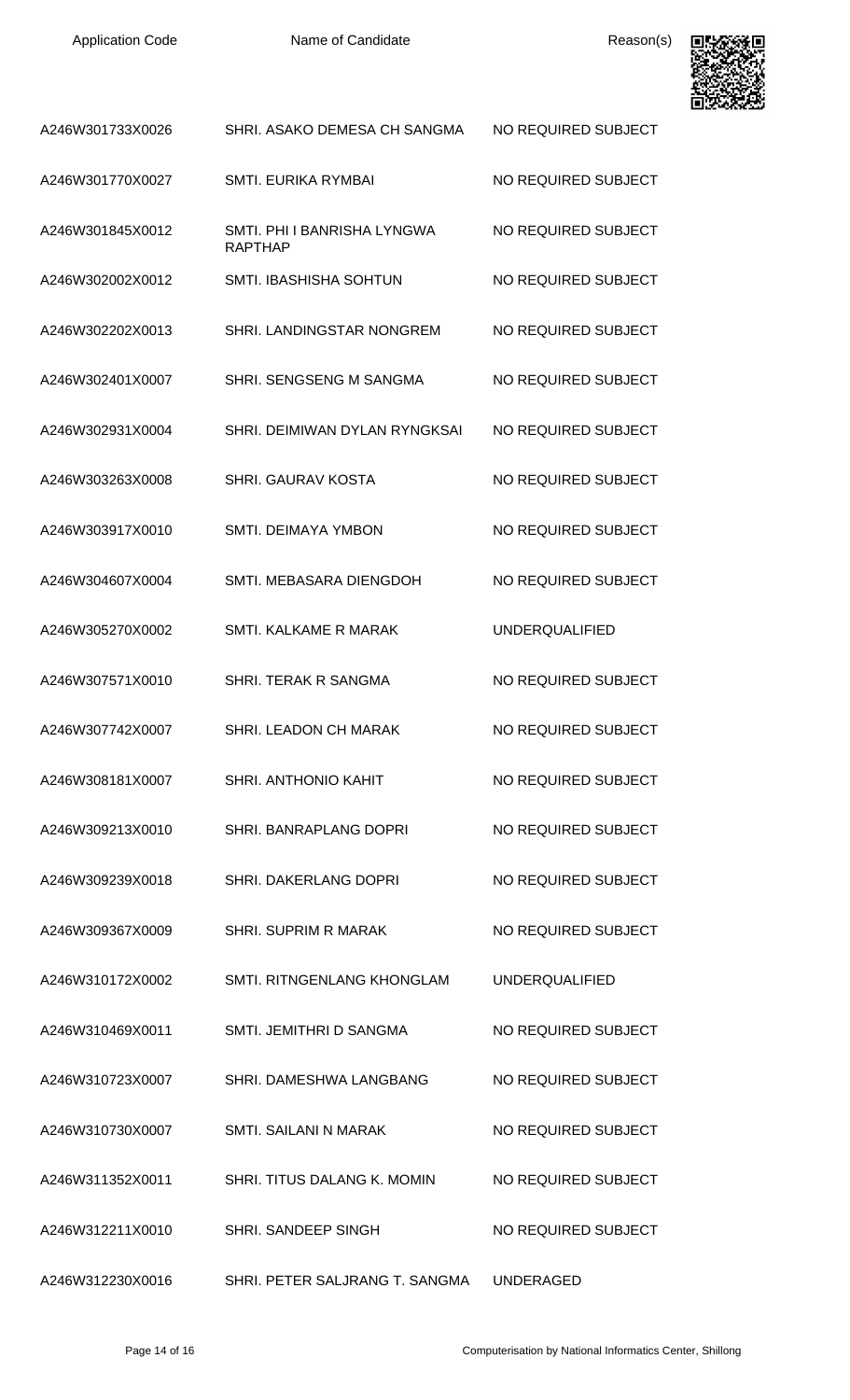| <b>Application Code</b> |  |
|-------------------------|--|
|-------------------------|--|



|                  |                                            | LE LO PORTO CAP                                                            |
|------------------|--------------------------------------------|----------------------------------------------------------------------------|
| A246W312428X0004 | SMTI, CHIGAMBE A SANGMA                    | NO REQUIRED SUBJECT                                                        |
| A246W313375X0013 | SHRI. MOLOY MANCHANG K<br><b>SANGMA</b>    | NO REQUIRED SUBJECT                                                        |
| A246W313635X0010 | SMTI. LAWEIBAKORDOR THONGNI                | <b>UNDERAGED</b>                                                           |
| A246W317026X0017 | SHRI. MANGRAK GABIL MOMIN                  | NO REQUIRED SUBJECT                                                        |
| A246W317133X0008 | SHRI. RIAN GERARD M SANGMA                 | NO REQUIRED SUBJECT                                                        |
| A246W317322X0020 | SHRI. AHAN B SANGMA                        | NO REQUIRED SUBJECT                                                        |
| A246W318266X0010 | SMTI. JUBABMILEKINI SHADAP                 | NO REQUIRED SUBJECT                                                        |
| A246W318278X0008 | SHRI. NANGKHROBOR SHADAP                   | NO REQUIRED SUBJECT                                                        |
| A246W318461X0004 | SMTI. CHIRE NOMINDIL A SANGMA              | NO REQUIRED SUBJECT                                                        |
| A246W318528X0013 | SMTI. VIVIAN T SANGMA                      | NO REQUIRED SUBJECT                                                        |
| A246W319247X0007 | SHRI. JOHNYBERTH G MOMIN                   | <b>UNDERQUALIFIED</b>                                                      |
| A246W321339X0009 | <b>SHRI. IASHNGAIN DKHAR</b>               | <b>CLARIFICATION REQUIRED REGARDING</b><br><b>BACHELOR'S DEGREE COURSE</b> |
| A246W322558X0021 | <b>SHRI. SIPAUL TIMUNG</b>                 | <b>UNDERAGED</b>                                                           |
| A246W323465X0007 | SMTI. FIZYAN N ARENGH                      | NO REQUIRED SUBJECT                                                        |
| A246W323839X0003 | SMTI. BADAHUNSHISHA RANGDONG               | NO REQUIRED SUBJECT                                                        |
| A246W324041X0008 | SHRI. DONLADSTARSON NONGRUM                | <b>UNDERAGED</b>                                                           |
| A246W324400X0015 | SMTI. TENGCHIME B SANGMA                   | NO REQUIRED SUBJECT                                                        |
| A246W327388X0007 | SMTI. MELORIE RANGSA MARAK                 | NO REQUIRED SUBJECT                                                        |
| A246W328615X0003 | SHRI. SYRPAILANG MARWEIN                   | NO REQUIRED SUBJECT                                                        |
| A246W331028X0011 | SMTI. MANCHINA R MARAK                     | NO REQUIRED SUBJECT                                                        |
| A246W336931X0001 | SMTI. SIMSANGCHI D SANGMA                  | <b>UNDERAGED</b>                                                           |
| A246W338392X0001 | SHRI. JAMES AMERINS RECHIL<br><b>MARAK</b> | NO REQUIRED SUBJECT                                                        |
| A246W339525X0001 | SHRI. WADBORLANG LYNGKHOL                  | NO REQUIRED SUBJECT                                                        |
| A246W342661X0014 | SMTI. BATKULAR RK NONGRANG                 | <b>CLARIFICATION REQUIRED REGARDING</b><br><b>BACHELOR'S DEGREE COURSE</b> |